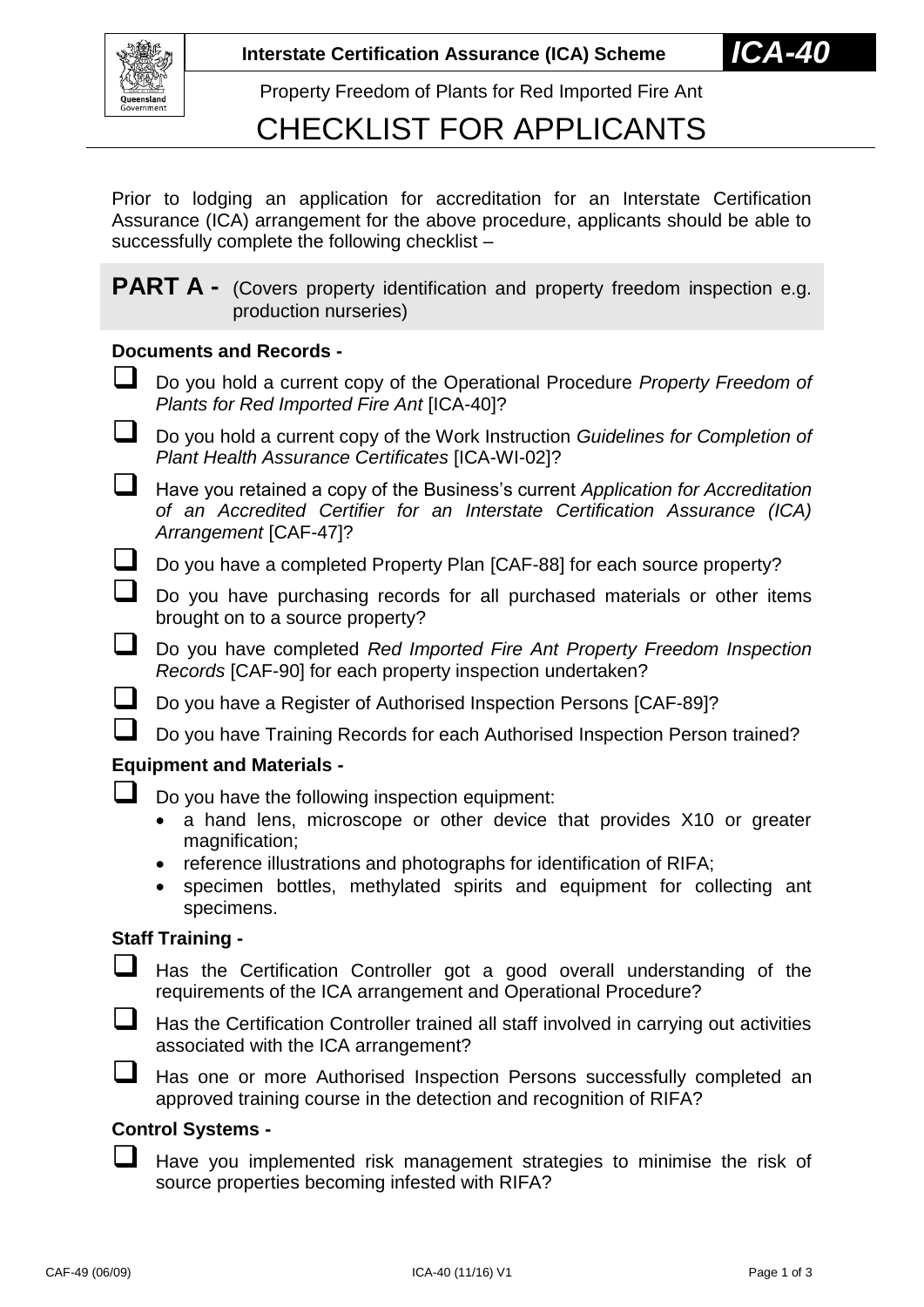|                                  |                        | <b>Interstate Certification Assurance (ICA) Scheme</b>                                                                                                                                                                                                                                                  | <b>ICA-40</b> |  |  |
|----------------------------------|------------------------|---------------------------------------------------------------------------------------------------------------------------------------------------------------------------------------------------------------------------------------------------------------------------------------------------------|---------------|--|--|
|                                  |                        | Property Freedom of Plants for Red Imported Fire Ant                                                                                                                                                                                                                                                    |               |  |  |
|                                  | Government             | <b>CHECKLIST FOR APPLICANTS</b>                                                                                                                                                                                                                                                                         |               |  |  |
|                                  |                        | Has an Authorised Inspection Person conducted regular inspections of all source<br>properties covered by the ICA arrangement to ensure they remain free of RIFA<br>infestation?                                                                                                                         |               |  |  |
|                                  |                        | <b>PART B -</b> (Covers the activities of plant receival, consignment inspection,<br>certification and dispatch e.g. nurseries consigning to interstate<br>markets)                                                                                                                                     |               |  |  |
|                                  |                        | Do you hold a current copy of the Operational Procedure Property Freedom of<br>Plants for Red Imported Fire Ant [ICA-40]?                                                                                                                                                                               |               |  |  |
|                                  |                        | Do you hold a current copy of the Work Instruction Guidelines for Completion of<br>Plant Health Assurance Certificates [ICA-WI-02]?                                                                                                                                                                     |               |  |  |
|                                  |                        | Have you retained a copy of the Business's current Application for Accreditation<br>of an Accredited Certifier for an Interstate Certification Assurance (ICA)<br>Arrangement [CAF-47]?                                                                                                                 |               |  |  |
|                                  |                        | Do you have all Area/Property Freedom Declaration for Red Imported Fire Ant<br>[CAF-91] forms received by the business?                                                                                                                                                                                 |               |  |  |
|                                  |                        | Do you have a Consignment Inspection Record for Red Imported Fire Ant [CAF-<br>92] for each consignment inspection undertaken?                                                                                                                                                                          |               |  |  |
|                                  |                        | Have you retained duplicate copies of each Plant Health Assurance Certificate<br>[CAF-16] issued by the business?                                                                                                                                                                                       |               |  |  |
|                                  |                        | Do you have a Register of Authorised Inspection Persons [CAF-89]?                                                                                                                                                                                                                                       |               |  |  |
|                                  |                        | Do you have Training Records for each Authorised Inspection Person trained?                                                                                                                                                                                                                             |               |  |  |
| <b>Equipment and Materials -</b> |                        |                                                                                                                                                                                                                                                                                                         |               |  |  |
|                                  | $\bullet$<br>$\bullet$ | Do you have the following inspection equipment:<br>a hand lens, microscope or other device that provides X10 or greater<br>magnification;<br>reference illustrations and photographs for identification of RIFA;<br>specimen bottles, methylated spirits and equipment for collecting ant<br>specimens. |               |  |  |
|                                  |                        | do you have a have a designated area for conducting inspections of plants?                                                                                                                                                                                                                              |               |  |  |
|                                  |                        | do you have equipment to mark each package of certified plants after packing<br>with your IP Number, Meets ICA-40 and the date or date code on which the plants<br>were packed or prepared for certification?                                                                                           |               |  |  |
|                                  |                        | <b>Staff Training -</b>                                                                                                                                                                                                                                                                                 |               |  |  |
|                                  |                        | Has the Certification Controller got a good overall understanding of the<br>requirements of the ICA arrangement and Operational Procedure?                                                                                                                                                              |               |  |  |
|                                  |                        | Has the Certification Controller trained all staff involved in carrying out activities<br>associated with the ICA arrangement?                                                                                                                                                                          |               |  |  |
|                                  |                        | Has one or more Authorised Inspection Persons successfully completed                                                                                                                                                                                                                                    |               |  |  |

approved training course in the detection and recognition of RIFA?